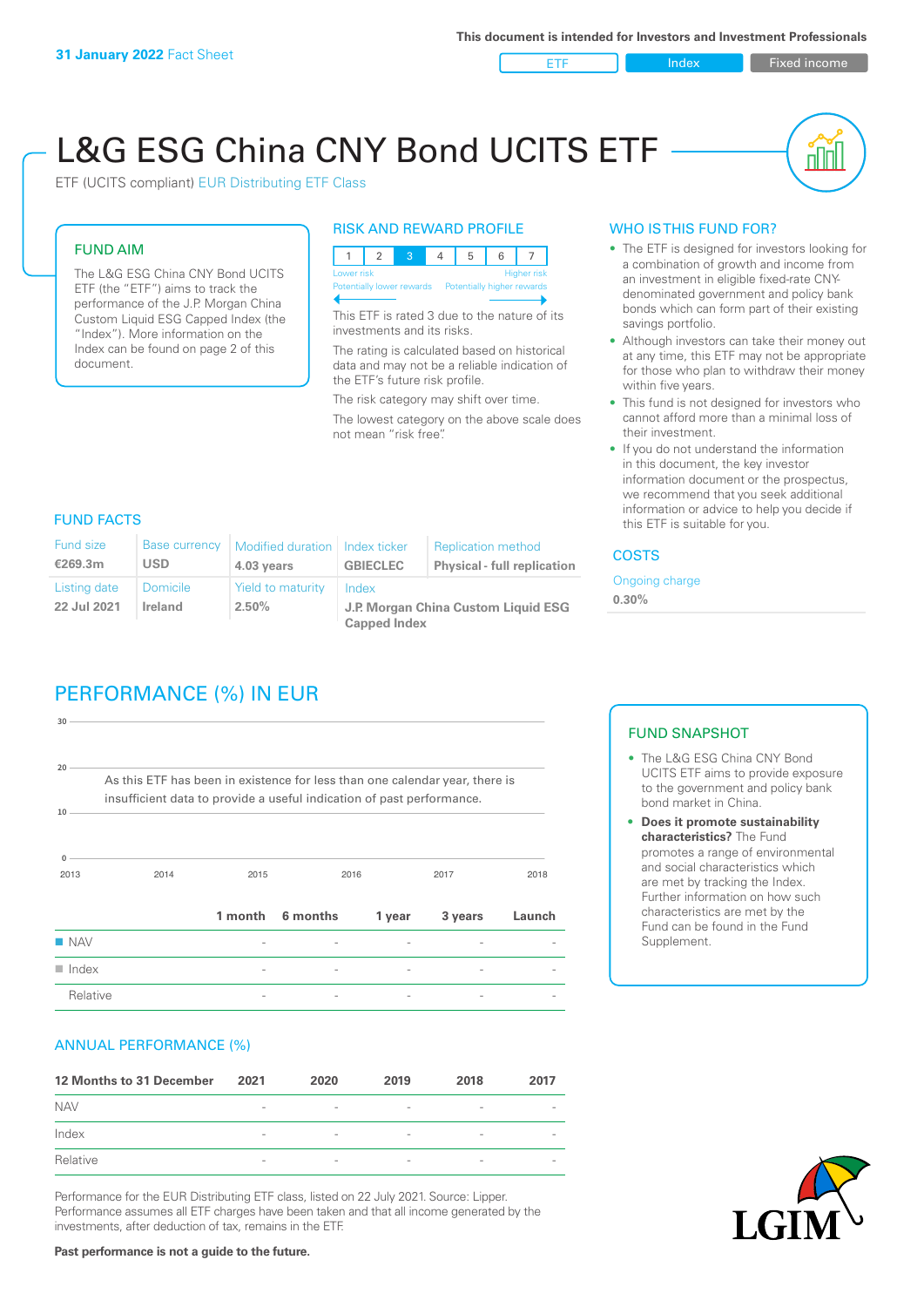# L&G ESG China CNY Bond UCITS ETF

ETF (UCITS compliant) EUR Distributing ETF Class

## PORTFOLIO BREAKDOWN

All data source LGIM unless otherwise stated. Totals may not sum due to rounding. In order to minimise transaction costs, the Fund will not always own all the assets that constitute the index and on occasion it will own assets that are not in the index. The number of fund holdings can also differ from the index due to corporate events and proxy holdings.

|                     |       |                                              |              | Top 10 holdings 17.7%<br>Rest of portfolio 82.3%<br>No. of holdings in ETF 154<br>No. of constituents in Index 159                                                                                                                           |                                                                    |  |
|---------------------|-------|----------------------------------------------|--------------|----------------------------------------------------------------------------------------------------------------------------------------------------------------------------------------------------------------------------------------------|--------------------------------------------------------------------|--|
| <b>CURRENCY (%)</b> |       | <b>YEARSTO MATURITY (%)</b>                  |              | TOP 10 HOLDINGS (%)                                                                                                                                                                                                                          |                                                                    |  |
| $\blacksquare$ CNY  | 100.0 | $\blacksquare$ 0 - 5 Years<br>• 5 - 10 Years | 60.8<br>39.2 | China 3.27% 19/11/30<br>China 2.68% 21/05/30<br>China 2.85% 04/06/27<br>China 3.02% 22/10/25<br>China 1.99% 09/04/25<br>China 3.02% 27/05/31<br>China 2.88% 05/11/23<br>China 3.28% 03/12/27<br>China 3.03% 11/03/26<br>China 2.84% 08/04/24 | 2.0<br>1.9<br>1.8<br>1.8<br>1.8<br>1.8<br>1.7<br>1.7<br>1.6<br>1.6 |  |
|                     |       | <b>COUNTRY (%)</b><br>China                  | 100.0        |                                                                                                                                                                                                                                              |                                                                    |  |

#### INDEX DESCRIPTION

The Index aims to track the performance of eligible fixed-rate, bullet, CNY-denominated government and policy bank bonds. The index applies an ESG scoring and screening methodology to tilt toward issuers ranked higher on ESG criteria, and to underweight issuers that rank lower.

#### INDEX FUND MANAGEMENT TEAM



The Index Fund Management team comprises 25 fund managers, supported by two analysts. Management oversight is provided by the Global Head of Index Funds. The team has average industry experience of 15 years, of which seven years has been at LGIM, and is focused on achieving the equally important objectives of close tracking and maximising returns.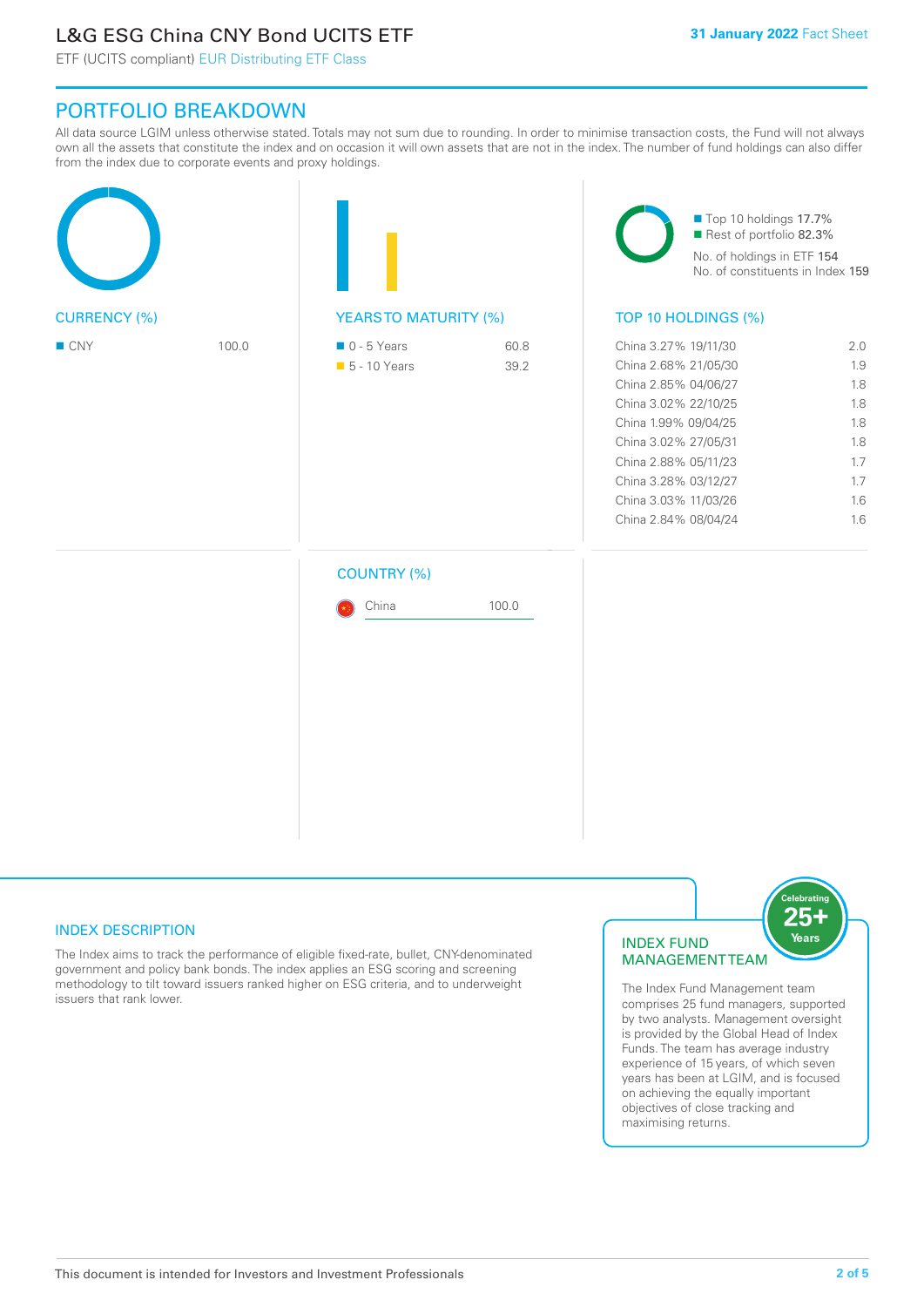# L&G ESG China CNY Bond UCITS ETF

ETF (UCITS compliant) EUR Distributing ETF Class

#### KEY RISKS

- The value of an investment and any income taken from it is not guaranteed and can go down as well as up; you may not get back the amount you originally invested.
- An investment in the ETF involves a significant degree of risk. Any decision to invest should be based on the information contained in the relevant prospectus. Prospective investors should obtain their own independent accounting, tax and legal advice and should consult their own professional advisers to ascertain the suitability of the ETF as an investment.
- Investing in emerging market government and policy bank bonds will expose the ETF to any political, social and economic instability in the relevant countries. Investing in the Chinese Interbank Bond Market via Bond Connect is subject to regulatory risk. The governing rules and regulations of this regime may be subject to change with minimal notice and have the potential to be applied retrospectively. Any suspension imposed by the Chinese authorities on the trading of securities via Bond Connect would have adverse implications for the acquisition and disposition of the ETF's assets.
- Changes to interest rates will have a significant impact on bond prices and the ETF's value.
- If a bond issuer fails to make scheduled coupon payments or fails to repay the principal amount of a bond at maturity (i.e. is in "default"), this may significantly impact the ETF's value.
- Bond markets can be "illiquid" (i.e. have limited trading activity) which may mean that the ETF is not able to buy and sell bonds at fair prices.
- Third party service providers (such as counterparties entering into financial derivative instruments with the ETF or the ETF's depositary) may go bankrupt and fail to pay money due to the ETF or return property belonging to the ETF.
- If the Index provider stops calculating the Index or if the ETF's license to track the Index is terminated, the ETF may have to be closed.
- It may not always be possible to buy and sell ETF shares on a stock exchange or at prices closely reflecting the NAV.
- There is no capital guarantee or protection on the value of the ETF. Investors can lose all the capital invested in the ETF.
- Please refer to the "Risk Factors" section of the Issuer's Prospectus and the Fund Supplement.

For mo[re inf](https://www.lgimetf.com/)ormation, please refer to the key investor information document on our website M

#### TRADING INFORMATION

| Exchange       | <b>Currency ISIN</b> |              | <b>SEDOL</b> | <b>Ticker Bloomberg</b> |
|----------------|----------------------|--------------|--------------|-------------------------|
| Deutsche Börse | <b>FUR</b>           | IE000F472DU7 |              | BNR4R26 DRGE DRGE GY    |

The currency shown is the trading currency of the listing.



#### SPOTLIGHT ON LEGAL & GENERAL INVESTMENT MANAGEMENT

We are one of Europe's largest asset managers and a major global investor, with assets under management of £1,326.8 billion (as at 30 June 2021). We work with a wide range of global clients, including pension schemes, sovereign wealth funds, fund distributors and retail investors.

Source: LGIM internal data as at 30 June 2021. The AUM disclosed aggregates the assets managed by LGIM in the UK, LGIMA in the US and LGIM Asia in Hong Kong. The AUM includes the value of securities and derivatives positions.

### COUNTRY REGISTRATION



**OR** United Kingdom

#### AVAILABILITY

| ISA eligible                    | Yes |
|---------------------------------|-----|
| SIPP eligible                   | Yes |
| <b>UK Fund Reporting Status</b> | Yes |

#### TO FIND OUT MORE





Call **0345 070 8684**



Lines are open Monday to Friday 8.30am to 6.00pm. We may record and monitor calls. Call charges will vary.

#### **Index Disclaimer**

Information has been obtained from sources believed to be reliable but J.P. Morgan does not warrant its completeness or accuracy. The Index is used with permission. The Index may not be copied, used, or distributed without J.P. Morgan's prior written approval. Copyright 2021, J.P. Morgan Chase & Co. All rights reserved.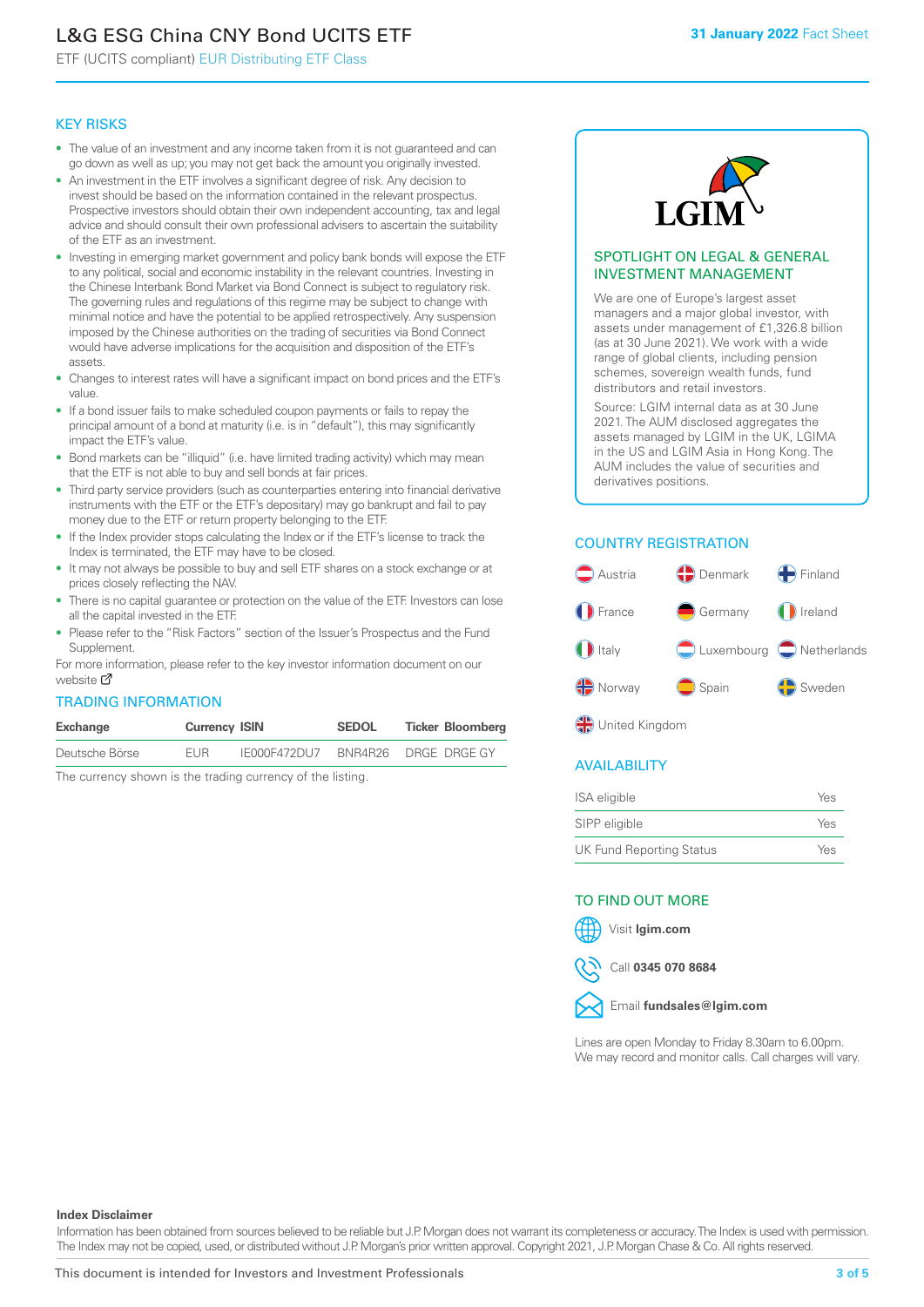# L&G ESG China CNY Bond UCITS ETF

ETF (UCITS compliant) EUR Distributing ETF Class

#### **Important Information**

A copy of the English version of the prospectus of the Fund is available on LGIM Fund Centre and may also be obtained from Legal & General Investment Management, 2 Dublin Landings, Office 1-W-131, North Dock, Dublin 1, Ireland. Where required under national rules, the key investor information document will also be available in the local language of the relevant EEA Member State. A summary of investor rights associated with an investment in the Fund shall be available from www. lgim.com/investor\_rights

We are also obliged to disclose that the Management Company has the right to terminate the arrangements made for marketing.

A decision may be taken at any time to terminate the arrangements made for the marketing of the Fund in any EEA Member State in which it is currently marketed. In such circumstances, Shareholders in the affected EEA Member State will be notified of this decision and will be provided with the opportunity to redeem their shareholding in the Fund free of any charges or deductions for at least 30 working days from the date of such notification.

This is a marketing communication. Please refer to the prospectus of the Fund and to the KIID before making any final investment decisions.

**In the United Kingdom and outside the European Economic Area,** this document is issued by Legal & General Investment Management Limited, authorised and regulated by the Financial Conduct Authority, No. 119272. Registered in England and Wales No. 02091894 with registered office at One Coleman Street, London, EC2R 5AA.

**In the European Economic Area,** this document is issued by LGIM Managers (Europe) Limited, authorised by the Central Bank of Ireland as a UCITS management company (pursuant to European Communities (Undertakings for Collective Investment in Transferable Securities) Regulations, 2011 (S.I. No. 352 of 2011), as amended) and as an alternative investment fund manager with "top up" permissions which enable the firm to carry out certain additional MiFID investment services (pursuant to the European Union (Alternative Investment Fund Managers) Regulations 2013 (S.I. No. 257 of 2013), as amended). Registered in Ireland with the Companies Registration Office (No. 609677). Registered Office: 70 Sir John Rogerson's Quay, Dublin, 2, Ireland. Regulated by the Central Bank of Ireland (No. C173733).

LGIM Managers (Europe) Limited operates a branch network in the European Economic Area, which is subject to supervision by the Central Bank of Ireland. In Italy, the branch office of LGIM Managers (Europe) Limited is subject to limited supervision by the Commissione Nazionale per le società e la Borsa ("CONSOB") and is registered with Banca d'Italia (no. 23978.0) with registered office at Via Uberto Visconti di Modrone, 15, 20122 Milan, (Companies' Register no. MI - 2557936). In Germany, the branch office of LGIM Managers (Europe) Limited is subject to limited supervision by the German Federal Financial Supervisory Authority ("BaFin"). In the Netherlands, the branch office of LGIM Managers (Europe) Limited is subject to limited supervision by the Dutch Authority for the Financial Markets ("AFM") and it is included in the register held by the AFM and registered with the trade register of the Chamber of Commerce under number 74481231. Details about the full extent of our relevant authorisations and permissions are available from us upon request. For further information on our products (including the product prospectuses), please visit our website.

The shares (the "Shares") discussed in this document are issued in relation to the relevant sub-fund (or share class(es) thereof) described in this document (together, the "Fund").

Copyright © 2022 Legal & General. This document is subject to copyright. Any unauthorised use is strictly prohibited. All rights are reserved.

**No investment advice:** We are required to clarify that we are not acting for you in any way in relation to the investment or investment activity to which this document relates. In particular, we will not provide any investment services to you and or advise you on the merits of, or make any recommendation to you in relation to, the terms of any transaction. None of our representatives are authorised to behave in any way which would lead you to believe otherwise. We are not, therefore, responsible for providing you with the protections afforded to some of our clients and you should seek your own independent legal, investment and tax or other advice as you see fit.

**United States information:** This document is not, and under no circumstances is to be construed as, an advertisement or any other step in furtherance of a public offering of shares in the United States or any province or territory thereof, where none of the Fund or the Shares are authorised or registered for distribution and where no prospectus of the Fund has been filed with any securities commission or regulatory authority. Neither this document nor any copy hereof should be taken, transmitted or distributed (directly or indirectly) into the United States. Neither the Fund nor any of the Shares have been or will be registered under the United States Securities Act of 1933 or the Investment Company Act of 1940 or qualified under any applicable state securities statutes.

**No guarantee of accuracy:** This document may contain independent market commentary prepared by us based on publicly available information. We do not warrant, guarantee or otherwise confirm the accuracy or correctness of any information contained herein and any opinions related to product or market activity may change. Any third party data providers used to source the information in this document make no warranties or claims of any kind relating to such data.

**Historical performance** is no indication of future performance: Any historical performance included in this document may be based on back testing. Back testing is the process of evaluating an investment strategy by applying it to historical data to simulate what the performance of such strategy would have been. However, back tested performance is purely hypothetical and is provided in this document solely for informational purposes. Back tested data does not represent actual performance and should not be interpreted as an indication of actual or future performance.

**No offer for sale:** The information contained in this document is neither an offer for sale nor a solicitation of an offer to buy securities. This document should not be used as the basis for any investment decision.

**Risk Warnings:** The Shares are products involving a significant degree of risk and may not be suitable for all types of investor. Any decision to invest should be based on the information contained in the prospectus of the Fund (or any supplements thereto) which includes, inter alia, information on certain risks associated with an investment. The price of any securities may go up or down and an investor may not get back the amount invested. Investors should only invest in a currency-hedged share class if they are willing to forego potential gains from appreciations in the currencies in which the Fund's assets are denominated against the currency of denomination of the relevant hedged share class. Currency hedging employed with respect to the hedged share classes aims to reduce currency risk rather than to eliminate it completely. Investors should also refer to the risk factor entitled "Currency" in the section of the Prospectus entitled "Risk Factors".

**Prospectus:** Investors should refer to the section entitled "Risk Factors" in the Fund's prospectus for further details of these and other risks associated with an investment in the Shares. The information in this document is designed solely for use in the relevant countries in which the Fund has been registered for public distribution and is not intended for residents of any other countries. The distribution of the prospectus and the offering, sale and delivery of Shares in other jurisdictions may be restricted by law.

**For United Kingdom investors:** The Fund is a recognised scheme under section 264 of the Financial Services and Markets Act 2000 and so the prospectus may be distributed to investors in the United Kingdom. Copies of all documents (i.e. the prospectus, the key investor information document, the latest annual audited report and financial statements and semi-annual unaudited report and financial statements and the constitution) are available in the United Kingdom from www.lgim.com.